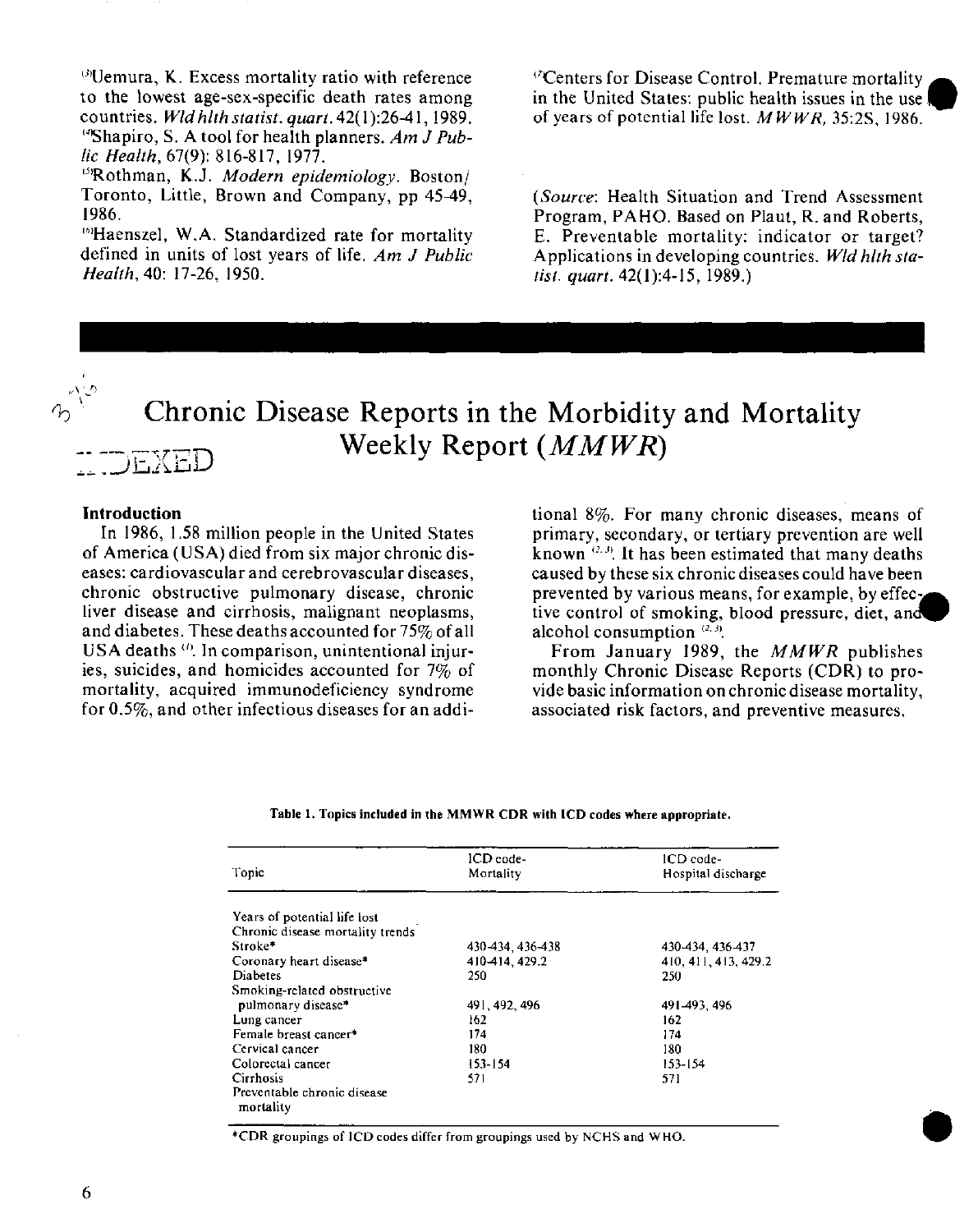Chronic diseases are defined as diseases that have a prolonged course, that do not resolve spontaneously, and for which a complete cure is rarely achieved, even with treatment. Nine diseases were chosen for the CDR because of their high rates of mortality or their association with known, practical means of prevention. Injuries, occupational diseases, and chronic infectious diseases are not included. The grouping of International Classification of Diseases (ICD) codes in CDR nomenclature reflects shared primary, secondary, or tertiary preventive interventions.

Each CDR provides a table of mortality rates in each state for the featured disease, standardized to the age distribution of the USA population in the same year; a map of age-standardized mortality by state accompanies each table. Each report also includes: 1) rates of hospitalization for the featured disease in the USA population, 2) lists of major modifiable risk factors and preventive measures for that disease, 3) estimates of the prevalence of these risk factors and preventive measures in the USA population, and 4) estimates of the crude proportion of each chronic disease in the population attributable to each risk factor and failure to follow each preventive measure.

## **Sources of Information in Chronic Disease Reports**

#### *1. Mortality*

CDR presents information from the National Center for Health Statistics (NCHS) on mortality in the United States for the most recent year for which final mortality data are available  $(0)$ . Autopsy and hospital discharge studies of causes of death noted on certificates have shown a wide range of inaccuracies in death-certificate reporting  $(4-6)$ .

Where variation of diagnosis nomenclature among states is known to occur-for example, in the classification of ischemic heart disease  $\{v\}$  CDR use broad, inclusive groupings of ICD codes.

CDR provides underlying causes of death, defined as "the disease or injury that initiated the train of events leading directly to death or as the circumstances of the accident or violence which produced the fatal injury" [6].

## *2. Hospital discharges*

Information is not always directly available on the incidence and prevalence of these diseases. However, a rough measure of "disease burden" is provided by information on the discharge diagnoses of hospitalized patients.

Thus, reported numbers of hospital discharges should be considered only as approximate indicators of disease occurrence or medical-care use.

The number of hospital discharges for a given disease does not indicate the number of patients hospitalized, but only the number of hospitalizations for that condition during a set period, usually a year. The number of discharges does not distinguish multiple hospitalization for one patient from single hospitalizations for multiple patients. This data give no indication of the number of patients with chronic diseases who are not hospitalized because 1) their conditions are not serious enough or are so severe that they die before hospitalization, 2) they have no access to a hospital, or 3) they receive care elsewhere.

#### *3. Population*

Estimates of the population for the same year as that for which mortality data are derived are projected from the 1980 census with use of models that incorporate several population characteristics (e.g., births, deaths, migration, military, college, and other institutional associations involving residence away from home) (a). Differences on estimated undercounts and overcounts by the census are not considered in CDR.

## *4. Riskfactors, preventive measures, and associated relative risks*

For each chronic disease, information on risk factors, preventive measures, and the relative risks associated with them is provided by a panel of experts convened by the Carter Center  $(2.3)$ . Risk factors chosen for presentation in CDR are those that might be reasonably eliminated or controlled, e.g., hypercholesterolemia, obesity, smoking, and alcohol consumption, and whose eradication or control is not likely to have major adverse effects on health.

To simplify analysis, CDR categorizes individuals as being either "exposed" or "unexposed" to a given risk factor and as either "users" or "nonusers" of a preventive behavior at levels that correspond to known risk (or risk reduction) and for which relative-risk estimates are available. It should be said however, that both risk factors and preventive measures present themselves in the population in widely varying degrees.

The relative risks used for analysis in CDR are chosen to represent the effect of a given exposure on each chronic disease, taking into account other known exposures. Because of different design and control variables, these overall measures of the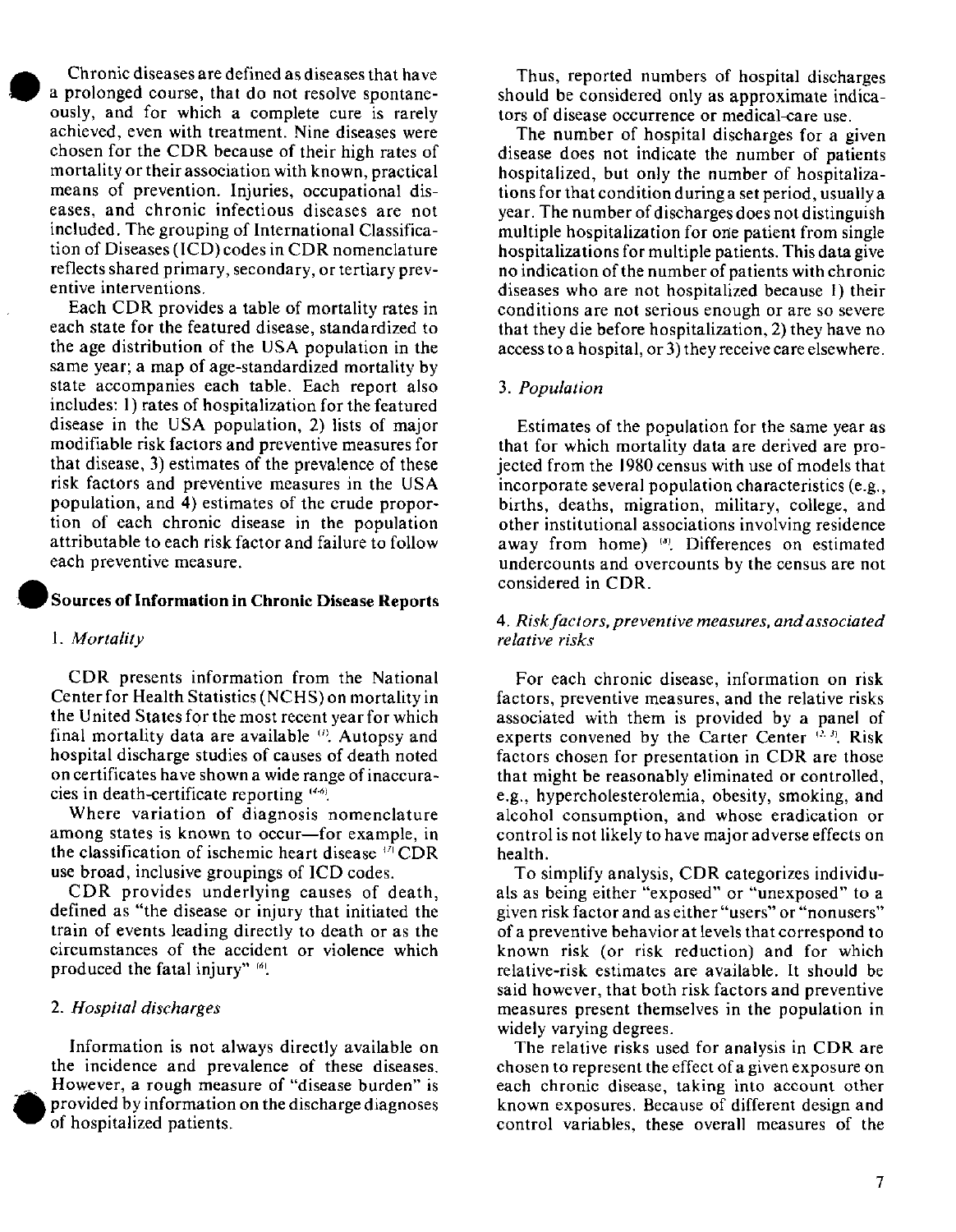effect of risk factors and preventive measures are best regarded as approximate.

The effects of risk factors and preventive behaviors on a given disease are not always independent; that is, the effect of one risk factor may be modified (i.e., increased or decreased) in the presence of another risk factor. For example, the effect of asbestos exposure on smokers is greater than the sum of the separate, singular effects of asbestos and of smoking. For such interdependent risk factors, the effects of prevalence of exposure on a given population will differ to the extent that these risk factors occur simultaneously in individuals. The consequences of multiple interactive risk factors in individuals are not considered in CDR because limited information is available on their population distribution.

## 5. Prevalence of risk factors and preventive behav*iors in the population*

Information on the prevalence of risk factors and preventive behaviors in the USA population is available from the following sources:

### a. Health Interview Survey (HIS)

NCHS conducts an ongoing survey to ascertain health characteristics and to monitor trends in the USA civilian, noninstitutionalized population. In 1985, the survey assessed knowledge of exposure risks for a variety of diseases, as well as knowledge and use of preventive measures, such as smoking reduction, weight control, Pap smear, and breast examination.

## b. Behavioral Risk Factor Survey (BRFS)

Since 1981, the Center for Health Promotion and Education (now a part of the Center for Chronic Disease Prevention and Health Promotion) at the Centers for Disease Control (CDC), has coordinated a random-digit-dial telephone survey of health-related behavior. The BRFS allows participating states to estimate the prevalence of behaviors, such as alcohol consumption, hypertension control, smoking, dieting and exercise, and breast cancer screening.

c. National Health and Nutrition Examination Survey II 1976-80 (NHANES II)

While not current, NHANES II is the best source for estimates of blood-cholesterol and bloodpressure levels, obesity, and undiagnosed diabetes in the USA population.

d. Alcohol Epidemiologic Data System The National Institute on Alcohol Abuse and

Alcoholism assesses the prevalence of alcohol consumption by state in the USA population.

## e. Smoking and Smoking Cessation

The Office of Smoking and Health provides information on rates of smoking and smoking cessation by state on the basis of a survey conducted by the Bureau of Census in 1985.

# *6. Analysis*

#### a. Age-standardized rates

Rates for many diseases vary with age. In particular for chronic diseases, rates are higher among older persons than younger persons. Age standardization allows comparison of disease rates for different states *as if* the states had similar age distributions. Even though differences among state rates may be accounted for, in part, by race and sex differences, as well as by differences in other characteristics such as smoking, diet, alcohol consumption, medical care, and socio-economic status, in CDR age standardization was chosen.

#### b. Population-attributable risk (PAR)

For each chronic disease, it is important to ascertain risk factors that can be eliminated or controlled\_. to reduce the burden of this disease. Similarly, it is important to find measures that can be taken to prevent disease occurrence or to minimize the severity of disease or its consequences, such as death. In a population, the proportion of disease events associated with given risk factors or preventive measures is the PAR. The PAR varies both with the magnitude of the effect of the given risk factor or preventive measure and with the prevalence of the risk factor or preventive behavior in the population. More specifically,

$$
PAR = \frac{Pe (RR-1)}{1 + Pe (RR-1)}
$$

where Pe is the population prevalence of exposure to the risk factor (or preventive behavior) and RR is the relative risk associated with this risk factor (or preventive behavior). The PAR allows estimation of the number of disease events or deaths that would not have occurred had this risk factor been eliminated in the population, or, in the case of preventive measures, had these measures been appropriately taken in the population at risk (i.e., Number of prevented events  $=$  Total number of events in the population x PAR).